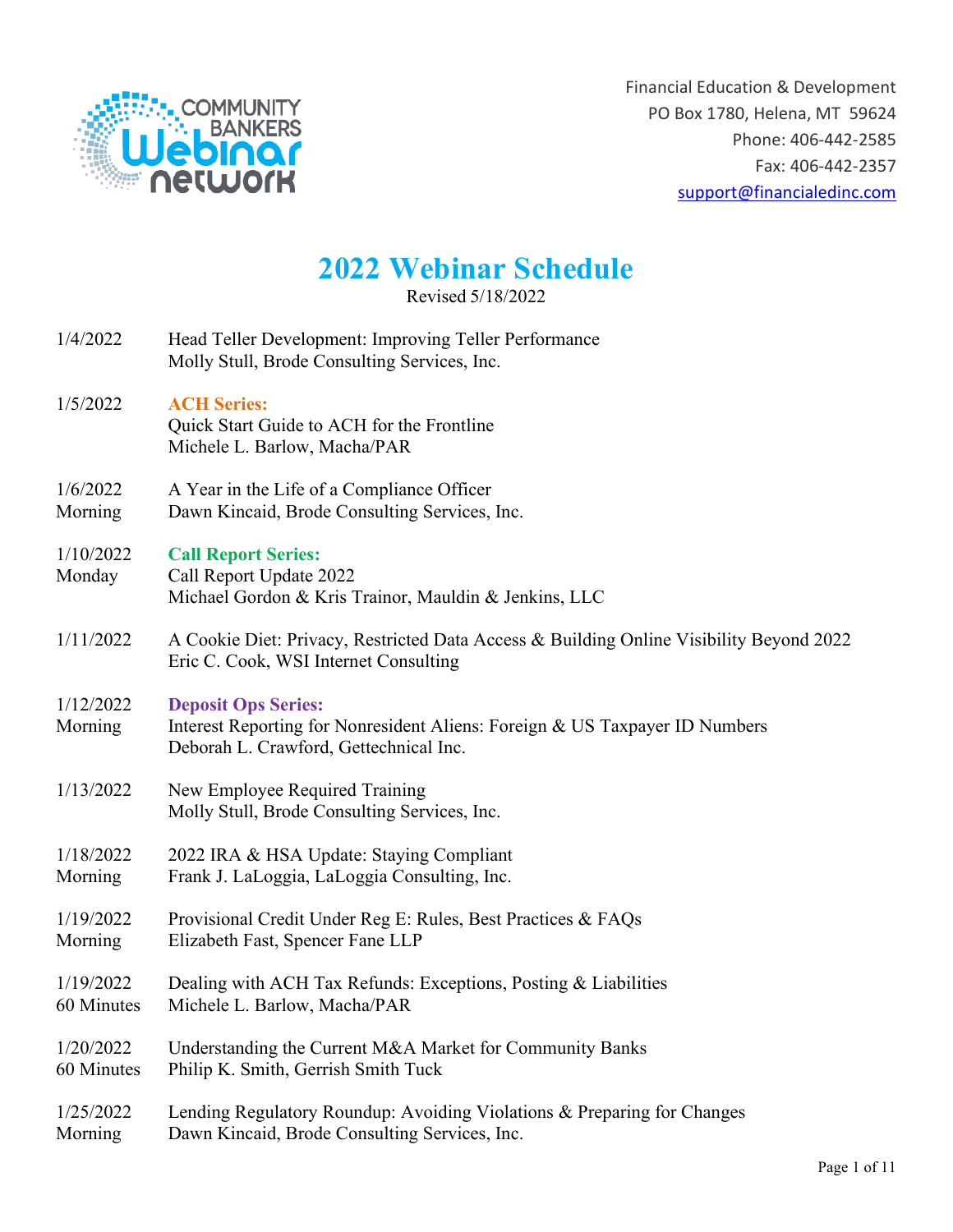| 1/25/2022<br>60 Minutes   | New 36-Hour Deadline for Reporting Cyber Security & Ransomware Incidents<br>Molly Stull, Brode Consulting Services, Inc.                      | <b>Added Hot Topic 11/29/21</b> |
|---------------------------|-----------------------------------------------------------------------------------------------------------------------------------------------|---------------------------------|
| 1/26/2022<br>60 Min. a.m. | 2021 HMDA Submission Due March 1, 2022: Updates & Challenges<br>Susan Costonis, Compliance Training and Consulting for Financial Institutions |                                 |
| 1/27/2022<br>Morning      | Loan Documentation for All Legal Entities<br>Elizabeth Fast, Spencer Fane LLP                                                                 |                                 |
| 2/1/2022<br>Morning       | New Resources for Fighting Synthetic Identity Fraud<br>Dawn Kincaid, Brode Consulting Services, Inc.                                          |                                 |
| 2/2/2022                  | Converting a 1040 Personal Return to Cash Flow Part 1: Schedules B & C<br>Timothy P. Harrington, TEAM Resources                               |                                 |
| 2/3/2022                  | The Impact of Evolving Marijuana Laws on Your Institution<br>David A. Reed, Reed & Jolly, PLLC                                                |                                 |
| 2/8/2022<br>Morning       | BSA Officer Reports to the Board<br>Dawn Kincaid, Brode Consulting Services, Inc.                                                             |                                 |
| 2/8/2022                  | <b>ACH Series:</b><br>The Green Book & Government Payments Explained<br>Jason Johnson, UMACHA                                                 |                                 |
| 2/9/2022                  | <b>Onboarding: The New Normal</b><br>Diane Pape Reed, HR Doc                                                                                  |                                 |
| 2/15/2022                 | Lending on Low-Income Housing Tax Credit Projects<br>Elizabeth Fast, Spencer Fane LLP                                                         |                                 |
| 2/16/2022<br>Morning      | <b>Deposit Ops Series:</b><br>Writing New Account Procedures<br>Deborah L. Crawford, Gettechnical Inc.                                        |                                 |
| 2/17/2022<br>Morning      | High-Risk Cash-Intensive Businesses: Managing & Monitoring<br>Dawn Kincaid, Brode Consulting Services, Inc.                                   |                                 |
| 2/17/2022<br>60 Minutes   | Deep Dive into Force-Placed Flood Insurance<br>Molly Stull, Brode Consulting Services, Inc.                                                   |                                 |
| 2/22/2022<br>Morning      | Lending to Tenants-in-Common Projects<br>Elizabeth Fast, Spencer Fane LLP                                                                     |                                 |
| 2/23/2022                 | Converting a 1040 Personal Return to Cash Flow Part 2: Schedules D, E & F<br>Timothy P. Harrington, TEAM Resources                            |                                 |
| 2/24/2022                 | <b>Advertising Compliance</b><br>Mary-Lou Heighes, Compliance Plus, Inc.                                                                      |                                 |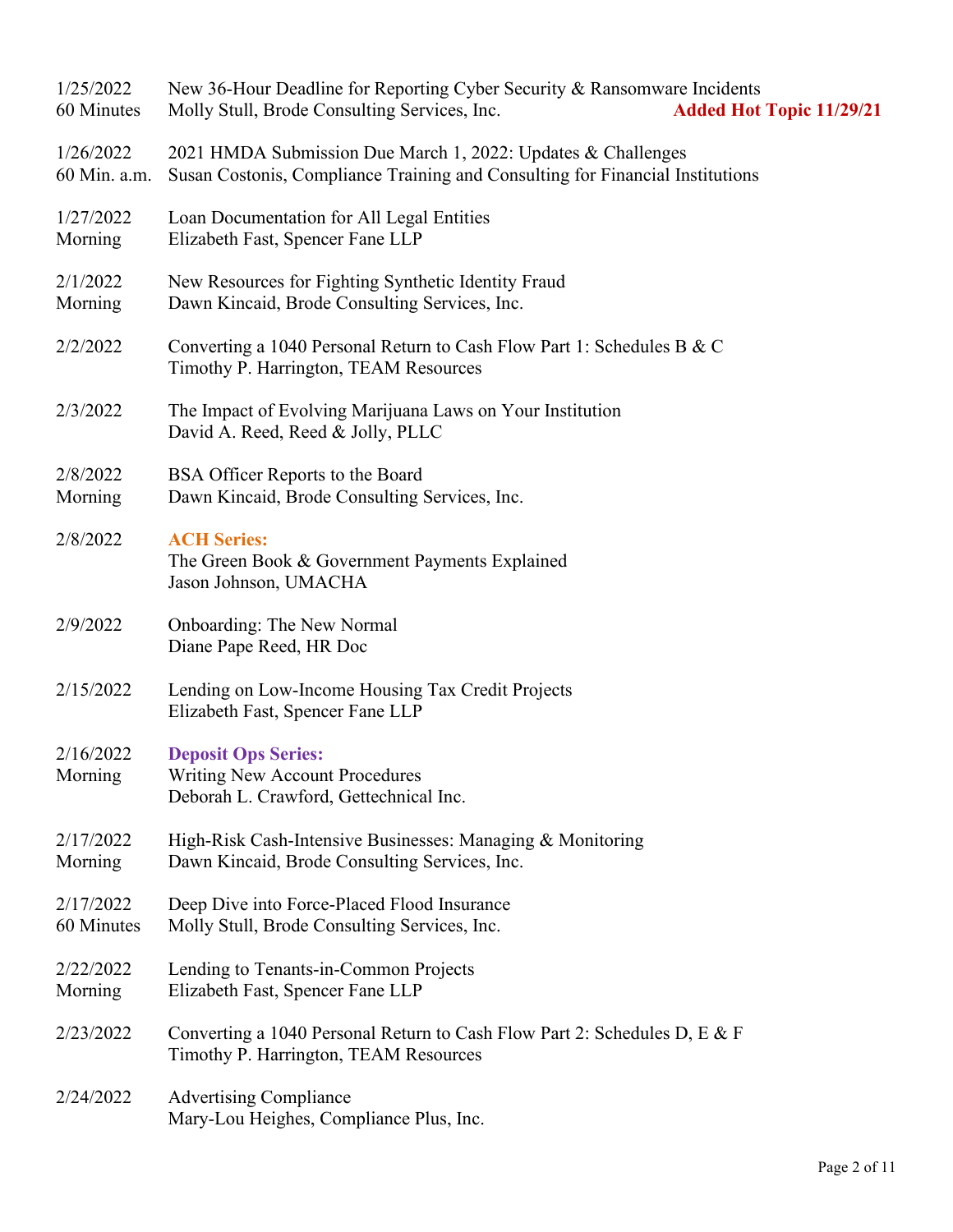| 3/1/2022               | 2022 Supervisory Priorities Explained<br>David A. Reed, Reed & Jolly, PLLC                                                                                             |
|------------------------|------------------------------------------------------------------------------------------------------------------------------------------------------------------------|
| 3/2/2022<br>Morning    | BSA Exam Manual Update: Identifying & Mitigating BSA Risks<br>Susan Costonis, Compliance Training and Consulting for Financial Institutions                            |
| 3/3/2022               | Appraisal Requirements: A Comprehensive Regulatory Summary<br>Mary-Lou Heighes, Compliance Plus, Inc.                                                                  |
| 3/8/2022<br>60 Minutes | Board-Approved Policies: Managing, Updating, Record Retention & More<br>Molly Stull, Brode Consulting Services, Inc.<br><b>Title Amended 1/4/22</b>                    |
| 3/9/2022<br>Morning    | <b>Deposit Ops Series:</b><br>Opening Accounts Online: CIP, CDD, Documentation & More<br>Susan Costonis, Compliance Training and Consulting for Financial Institutions |
| 3/9/2022               | <b>ACH Series:</b><br>2022 ACH Rules Update, Including Faster Payments<br>Shelly Sipple, EPCOR                                                                         |
| 3/15/2022              | Real Estate Escrow Accounts & Flood Insurance<br>Mary-Lou Heighes, Compliance Plus, Inc.                                                                               |
| 3/16/2022<br>Morning   | <b>Writing Teller Procedures</b><br>Deborah L. Crawford, Gettechnical Inc.                                                                                             |
| 3/17/2022              | ACH for P2P Transfers: Perils & Protections<br>Michele L. Barlow, Macha/PAR                                                                                            |
| 3/22/2022<br>Morning   | Breaking Down the Anti-Money Laundering Act & Preparing for Impact<br>Dawn Kincaid, Brode Consulting Services, Inc.                                                    |
| 3/23/2022              | An In-Depth Look at Regulation Z's Amended Qualified Mortgage (QM) Rule<br>Michael Christians, Michael Christians Consulting, LLC                                      |
| 3/24/2022<br>Morning   | 20 Common Mistakes in Consumer Collections<br>Elizabeth Fast, Spencer Fane LLP                                                                                         |
| 3/24/2022              | Fair Lending Cornerstones: Best Practices & Current Agency Guidance<br>Molly Stull, Brode Consulting Services, Inc.                                                    |
| 3/29/2022              | Top 25 Safe Deposit Compliance Issues<br>David McGuinn, Safe Deposit Specialists                                                                                       |
| 3/30/2022              | Medallion & Signature Guarantee Risks, Rules & Best Practices<br>Elizabeth Fast, Spencer Fane LLP<br><b>Added Hot Topic 12/27/21</b>                                   |
| 4/4/2022<br>Mon. a.m.  | Proposed New Beneficial Ownership Rules: Update & Implications<br>Deborah L. Crawford, Gettechnical Inc. Added Hot Topic 12/20/21; Title Amended 3/10/22               |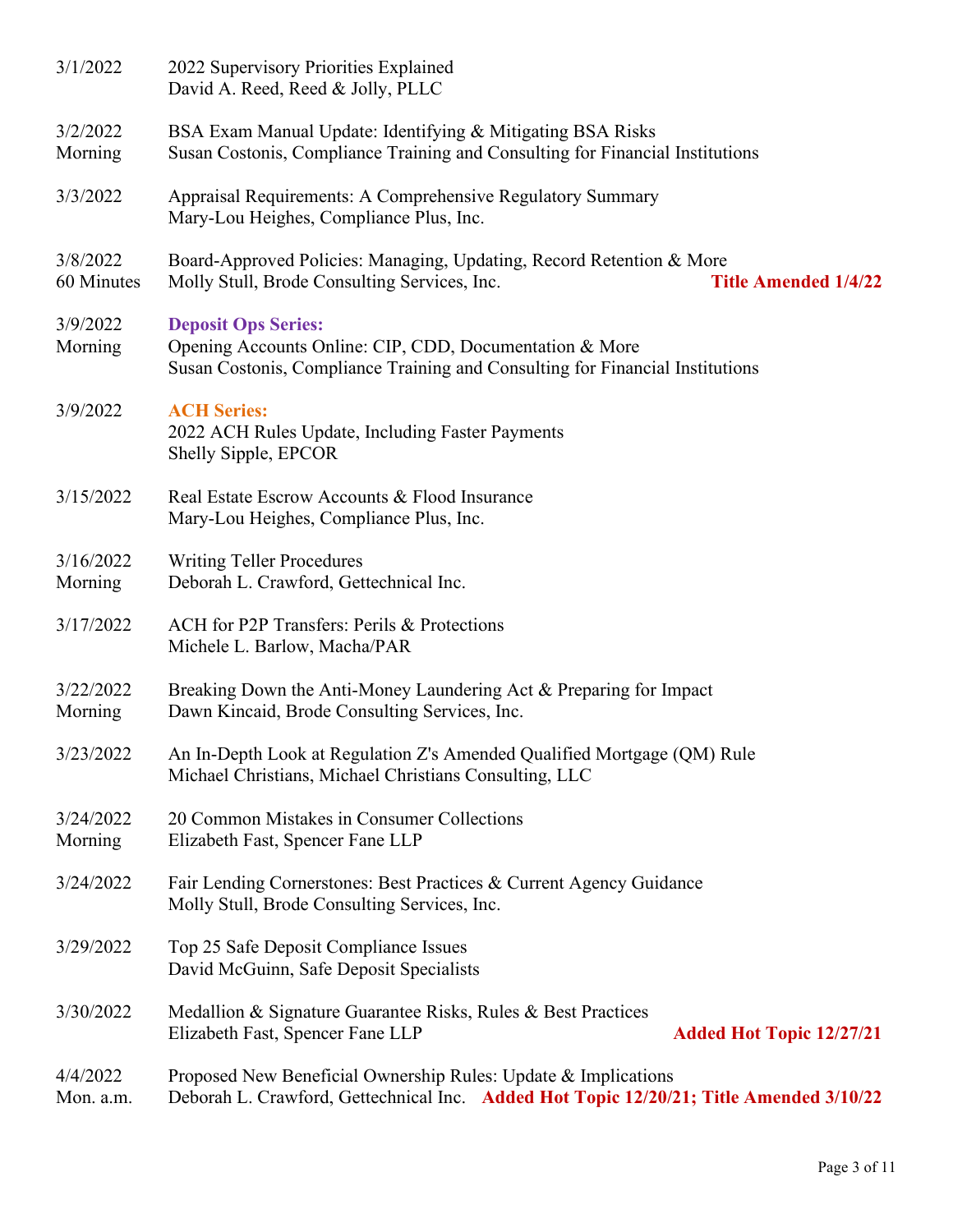| 4/5/2022                 | <b>Deposit Ops Series:</b><br>Payment Systems Bootcamp<br>Kimberly Ellis, UMACHA                                                           |
|--------------------------|--------------------------------------------------------------------------------------------------------------------------------------------|
| 4/6/2022<br>Morning      | <b>Frontline Series:</b><br>Minor Accounts: Ownership, CIP, Access, Changes & Transactions<br>Deborah L. Crawford, Gettechnical Inc.       |
| 4/7/2022                 | Converting Accrual Statements into Cash Flow<br>Jeffery W. Johnson, Bankers Insight Group, LLC                                             |
| 4/12/2022<br>Morning     | Surviving a BSA Exam: Recent Hot Spots<br>Dawn Kincaid, Brode Consulting Services, Inc.                                                    |
| 4/12/2022                | <b>ACH Series:</b><br>ACH Origination: Internal, Loans, Transfers & More<br>Michele L. Barlow, Macha/PAR                                   |
| 4/13/2022                | The Latest in Social Engineering Attacks – How to Protect Against Complex Threats<br>John Moeller, CLA                                     |
| 4/14/2022                | <b>Call Report Series:</b><br><b>Call Reporting Basics</b><br>Michael Gordon & Kris Trainor, Mauldin & Jenkins, LLC                        |
| 4/19/2022<br>Morning     | IRA & HSA: 2022's Hottest Issues & Answers<br>Frank J. LaLoggia, LaLoggia Consulting, Inc.                                                 |
| 4/20/2022<br>Morning     | Writing Effective Credit Memos & Loan Narratives<br>Molly Stull, Brode Consulting Services, Inc.                                           |
| 4/20/2022                | Board-Level Policies: What Is Required & Why<br>David A. Reed, Reed & Jolly, PLLC                                                          |
| 4/22/2022<br>Friday a.m. | New FDIC Rule Changes for Trusts & Mortgage Servicing Accounts<br>Deborah L. Crawford, Gettechnical Inc.<br><b>Added Hot Topic 1/27/22</b> |
| 4/26/2022<br>Morning     | Compliance Training for the Frontline<br>Dawn Kincaid, Brode Consulting Services, Inc.                                                     |
| 4/27/2022                | Ag Lending Compliance<br>Molly Stull, Brode Consulting Services, Inc.                                                                      |
| 4/28/2022<br>60 Minutes  | DEI: Keeping It Compliant<br>Diane Pape Reed, HR Doc                                                                                       |
| 5/4/2022                 | BSA Compliance for Commercial Accounts: Beneficial Ownership & Beyond<br>David A. Reed, Reed & Jolly, PLLC                                 |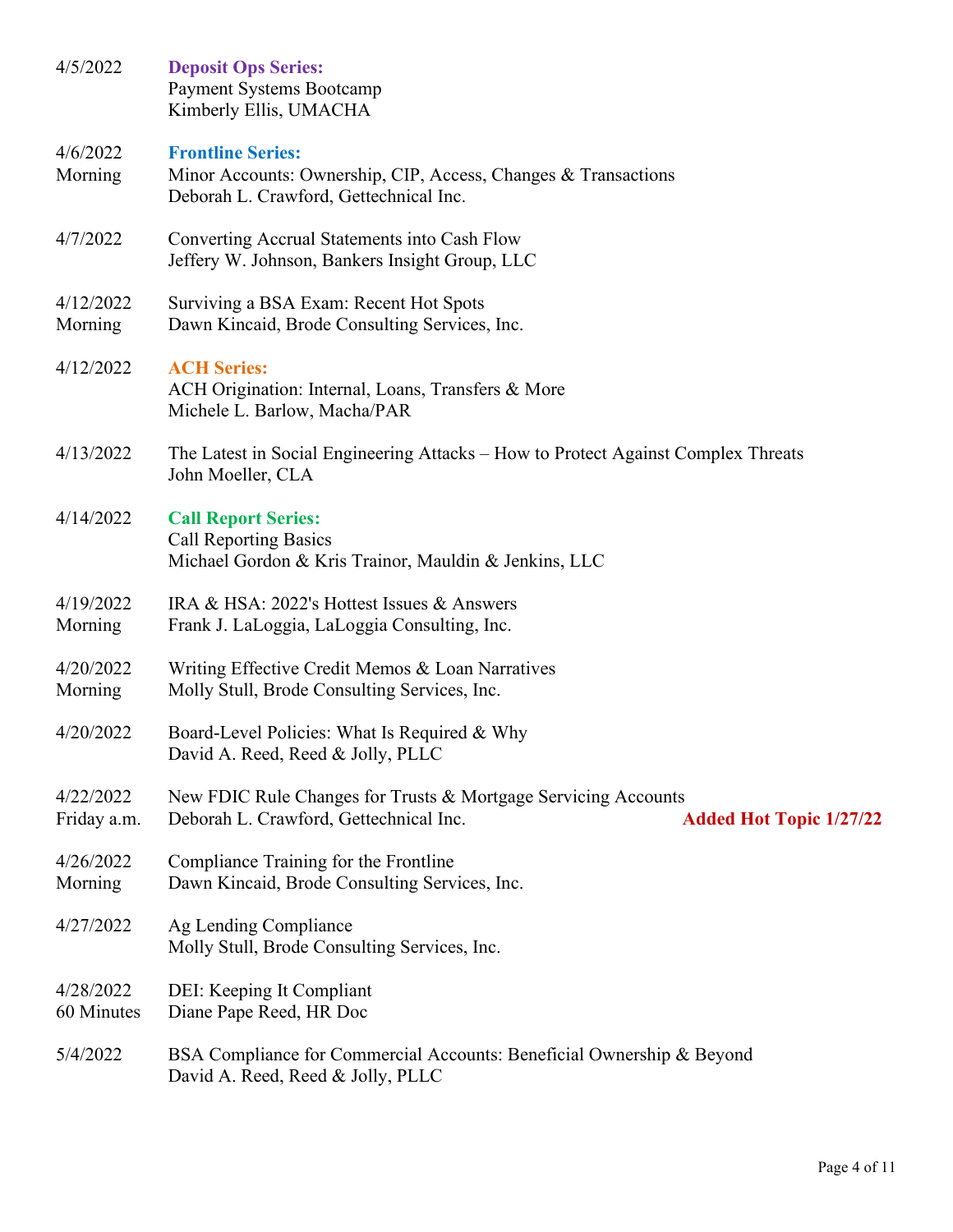| 5/5/2022<br>Morning       | <b>Frontline Series:</b><br><b>Maintaining Consumer Accounts:</b><br>Adding Names, Changing Names, Removing Owners, Changing Product Types & More<br>Deborah L. Crawford, Gettechnical Inc. |
|---------------------------|---------------------------------------------------------------------------------------------------------------------------------------------------------------------------------------------|
| 5/10/2022                 | Reducing Mortgage Delinquency: Proactive Protection of the Bottom Line<br>David A. Reed, Reed & Jolly, PLLC                                                                                 |
| 5/11/2022<br>Morning      | <b>ACH Series:</b><br>Decoding ACH Return Reason Codes<br>Michele L. Barlow, Macha/PAR                                                                                                      |
| 5/17/2022<br>Morning      | Construction Loan Nuts & Bolts: Documentation, Sample Scenarios & Avoiding Errors<br>Dawn Kincaid, Brode Consulting Services, Inc.                                                          |
| 5/17/2022                 | <b>Consumer Lending Series:</b><br>Consumer Underwriting 101: From Application to Approval<br>Jeffery W. Johnson, Bankers Insight Group, LLC                                                |
| 5/18/2022<br>Morning      | <b>Deposit Ops Series:</b><br>Handling Trusts & Other Fiduciary Accounts<br>Elizabeth Fast, Spencer Fane LLP                                                                                |
| 5/19/2022<br>60 Min. a.m. | The New ACH Rules on Prenotification & Micro-Entries<br>Michele L. Barlow, Macha/PAR<br><b>Added Hot Topic 2/2/22</b>                                                                       |
| 5/19/2022                 | Building a Successful Cross-Selling Platform<br>Tim Tivis, Pinnacle Training Group                                                                                                          |
| 5/24/2022                 | Community Reinvestment Act: Preparing for Regulatory Changes<br>Dawn Kincaid, Brode Consulting Services, Inc.                                                                               |
| 5/25/2022<br>Morning      | Enhanced Due Diligence & Risk Assessment of ACH Customers<br>Elizabeth Fast, Spencer Fane LLP                                                                                               |
| 6/1/2022<br>Morning       | When a Business Owner Dies, Sells, or Delegates Authority<br>Elizabeth Fast, Spencer Fane LLP                                                                                               |
| 6/1/2022<br>60 Minutes    | <b>Faster Payments Basics</b><br>Kimberly Ellis, UMACHA                                                                                                                                     |
| 6/2/2022                  | Interpreting Call Reports for the Board<br>Kira Sexton, CLA                                                                                                                                 |
| 6/6/2022<br>Mon. a.m.     | <b>HMDA Bootcamp Basics</b><br><b>Added Hot Topic 3/23/22</b><br>Susan Costonis, Compliance Training and Consulting for Financial Institutions                                              |
| 6/7/2022                  | Measure It to Manage It: Understanding Analytics & How to Determine Online Success<br>Eric C. Cook, WSI Internet Consulting                                                                 |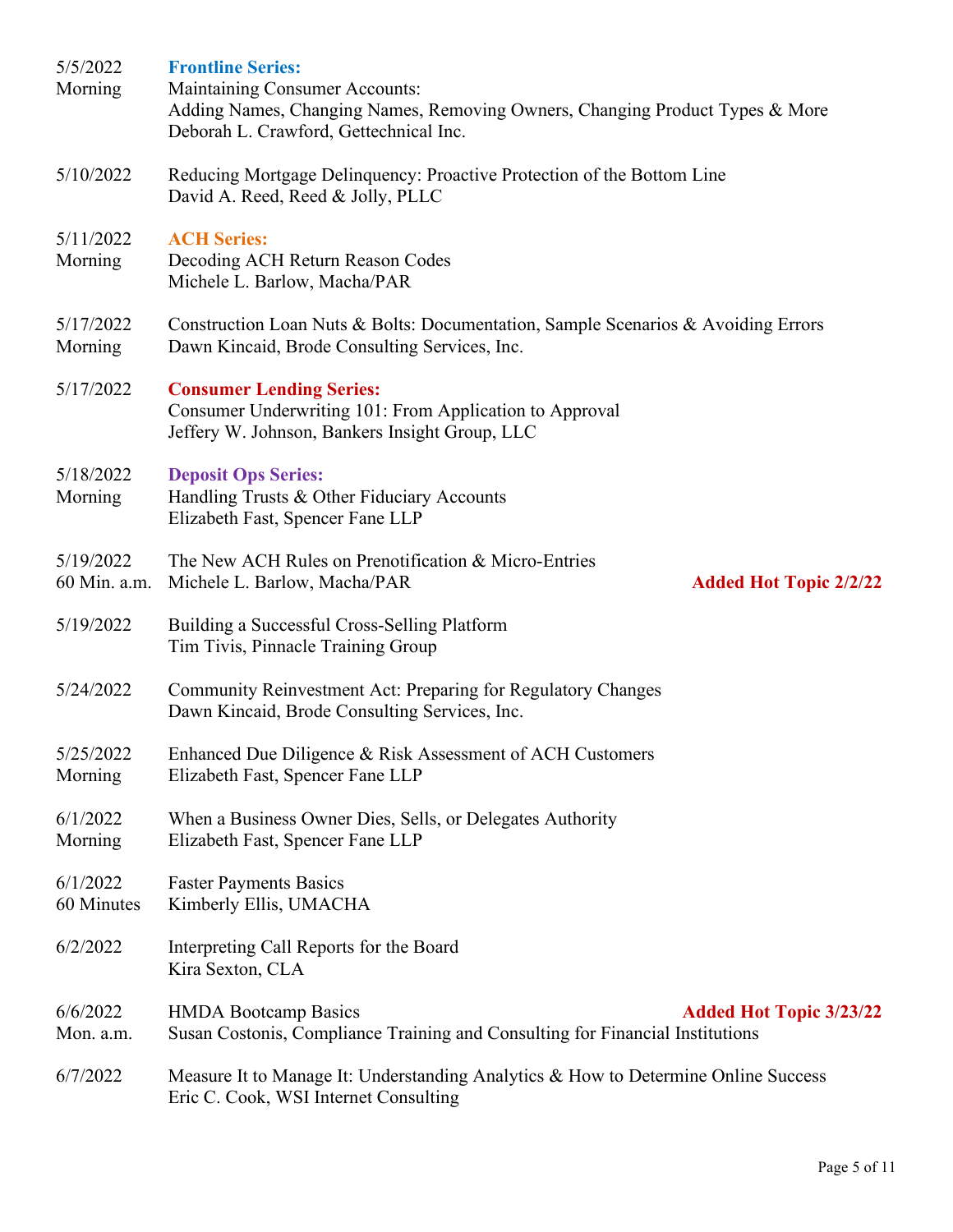| 6/8/2022<br>60 Minutes  | Building a Better Board<br>Philip K. Smith, Gerrish Smith Tuck                                                                                                                              |                                |
|-------------------------|---------------------------------------------------------------------------------------------------------------------------------------------------------------------------------------------|--------------------------------|
| 6/9/2022<br>Morning     | <b>ACH Series:</b><br>Electronic Payment Fraud: When Is Your Institution Liable?<br>Elizabeth Fast, Spencer Fane LLP                                                                        |                                |
| 6/13/2022<br>Monday     | BSA: Russian Sanctions & National Risk Assessments<br>Deborah L. Crawford, Gettechnical Inc.                                                                                                | <b>Added Hot Topic 4/11/22</b> |
| 6/14/2022<br>60 Minutes | New UDAAP Exam Parameters: Beyond Fair Lending<br>Molly Stull, Brode Consulting Services, Inc.                                                                                              | <b>Added Hot Topic 3/23/22</b> |
| 6/15/2022<br>Morning    | <b>Frontline Series:</b><br><b>Maintaining Business Accounts:</b><br>Changing Principals, Changing Signers, Resolutions, Changing Products & More<br>Deborah L. Crawford, Gettechnical Inc. |                                |
| 6/16/2022               | Decoding the Examination Process:<br>10 Essential Techniques to Thrive During Your Next Exam<br>David A. Reed, Reed & Jolly, PLLC                                                           |                                |
| 6/21/2022<br>Morning    | <b>Consumer Lending Series:</b><br>Consumer Lending Collateral Considerations & Documentation<br>Elizabeth Fast, Spencer Fane LLP                                                           |                                |
| 6/22/2022               | Commercial Lending: Risks, Rewards, Controls & Common Mistakes<br>Jeffery W. Johnson, Bankers Insight Group, LLC                                                                            |                                |
| 6/23/2022               | Identity Theft Red Flags & FACT Act Compliance<br>David A. Reed, Reed & Jolly, PLLC                                                                                                         |                                |
| 6/28/2022               | Mortgage Loan Origination: Critical Timing Requirements<br>Molly Stull, Brode Consulting Services, Inc.                                                                                     |                                |
| 6/29/2022<br>Morning    | Flood Alert! Revised Interagency Q&As<br>Molly Stull, Brode Consulting Services, Inc.                                                                                                       | <b>Added Hot Topic 5/17/22</b> |
| 6/30/2022<br>Morning    | Overdrafts Under Fire: Clarifying the Confusion<br>Dawn Kincaid, Brode Consulting Services, Inc.                                                                                            |                                |
| 7/6/2022<br>Morning     | Record Retention in the Digital Age: What to Keep, When to Destroy, What Holds Up in Court?<br>Elizabeth Fast, Spencer Fane LLP                                                             |                                |
| 7/7/2022<br>Morning     | Countdown to ATR/QM Changes Effective October 1, 2022: Preparing Policies & Processes<br>Dawn Kincaid, Brode Consulting Services, Inc.                                                      |                                |
| 7/12/2022               | <b>Deposit Ops Series:</b><br>Deposit Operations Comprehensive Compliance, Including BSA<br>Mary-Lou Heighes, Compliance Plus, Inc.                                                         |                                |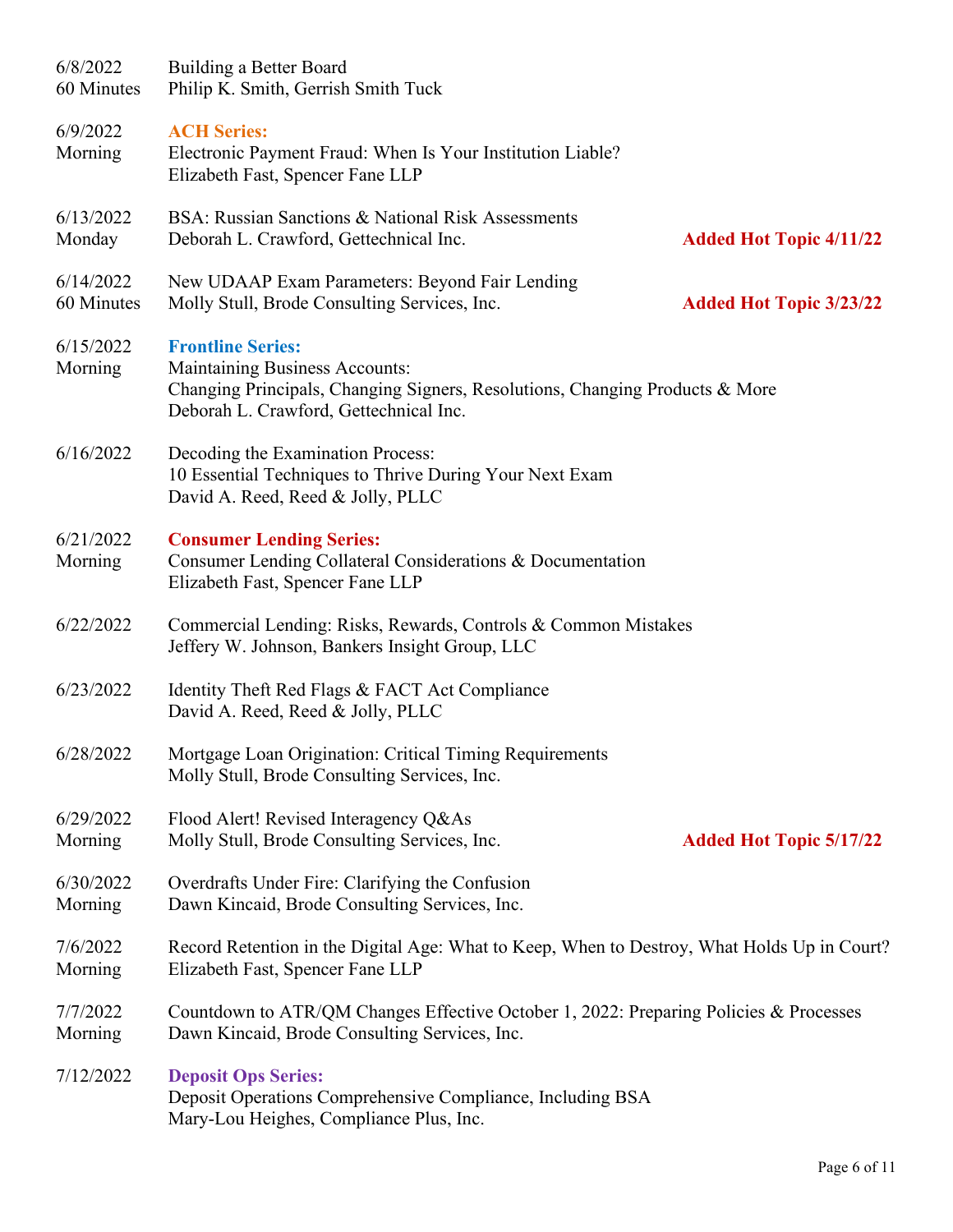| 7/13/2022            | Vendor Due Diligence & Effective Vendor Management<br>David A. Reed, Reed & Jolly, PLLC                                                                                |
|----------------------|------------------------------------------------------------------------------------------------------------------------------------------------------------------------|
| 7/14/2022<br>Morning | <b>Consumer Lending Series:</b><br>Proper Repossession, Notice & Sale of Non-Real Estate Collateral<br>Elizabeth Fast, Spencer Fane LLP                                |
| 7/14/2022            | <b>Call Report Series:</b><br>Understanding Call Report Regulatory Capital: Standards, Ratios, Risk Weighting<br>Michael Gordon & Kris Trainor, Mauldin & Jenkins, LLC |
| 7/19/2022<br>Morning | Advanced Beneficiary & RMD Considerations<br>Frank J. LaLoggia, LaLoggia Consulting, Inc.                                                                              |
| 7/20/2022<br>Morning | Powers of Attorney In-Depth: Good Faith, Fraud & Fiduciary Capacity<br>Elizabeth Fast, Spencer Fane LLP                                                                |
| 7/20/2022            | Things That Keep Boards Up at Night<br>David A. Reed, Reed & Jolly, PLLC                                                                                               |
| 7/26/2022            | Record Retention Rules for Zoom, Microsoft Teams, Slack & Other E-Collaboration Platforms<br>Nancy Flynn, The ePolicy Institute                                        |
| 7/27/2022<br>Morning | New ACH Rules Effective 9/30/22: Nested Third-Party Sender Roles & Risks<br>Shelly Sipple, EPCOR<br><b>Added Hot Topic 3/23/22</b>                                     |
| 7/27/2022            | <b>Elevating Your Fraud Prevention Strategies</b><br>Ryan Dutton, SHAZAM, Inc.                                                                                         |
| 7/28/2022<br>Morning | <b>Frontline Series:</b><br>Checking Account Signature Cards: CIP, IRS & Disclosures<br>Deborah L. Crawford, Gettechnical Inc.                                         |
| 8/2/2022<br>Morning  | Emerging Payments: Embracing Same Day ACH, RTP & FedNow<br>Shelly Sipple, EPCOR<br><b>Added Hot Topic 3/23/22</b>                                                      |
| 8/3/2022<br>Morning  | CDD: Creating an Effective Program from the Frontline to the Backroom<br>Dawn Kincaid, Brode Consulting Services, Inc.                                                 |
| 8/4/2022<br>Morning  | Securing Collateral Part 1:<br>Forms UCC-1 & 3: Filing, Perfection, Amending & Terminating<br>Elizabeth Fast, Spencer Fane LLP                                         |
| 8/9/2022             | Managing a Borrower's Business Through a Loan Agreement<br>Jeffery W. Johnson, Bankers Insight Group, LLC                                                              |
| 8/10/2022<br>Morning | E-SIGN Act: Electronic Loan Document Delivery<br>Elizabeth Fast, Spencer Fane LLP                                                                                      |
| 8/10/2022            | Characteristics of Strong Risk Assessments: Tools to Monitor & Report Results<br>Marcia Malzahn, Malzahn Strategic                                                     |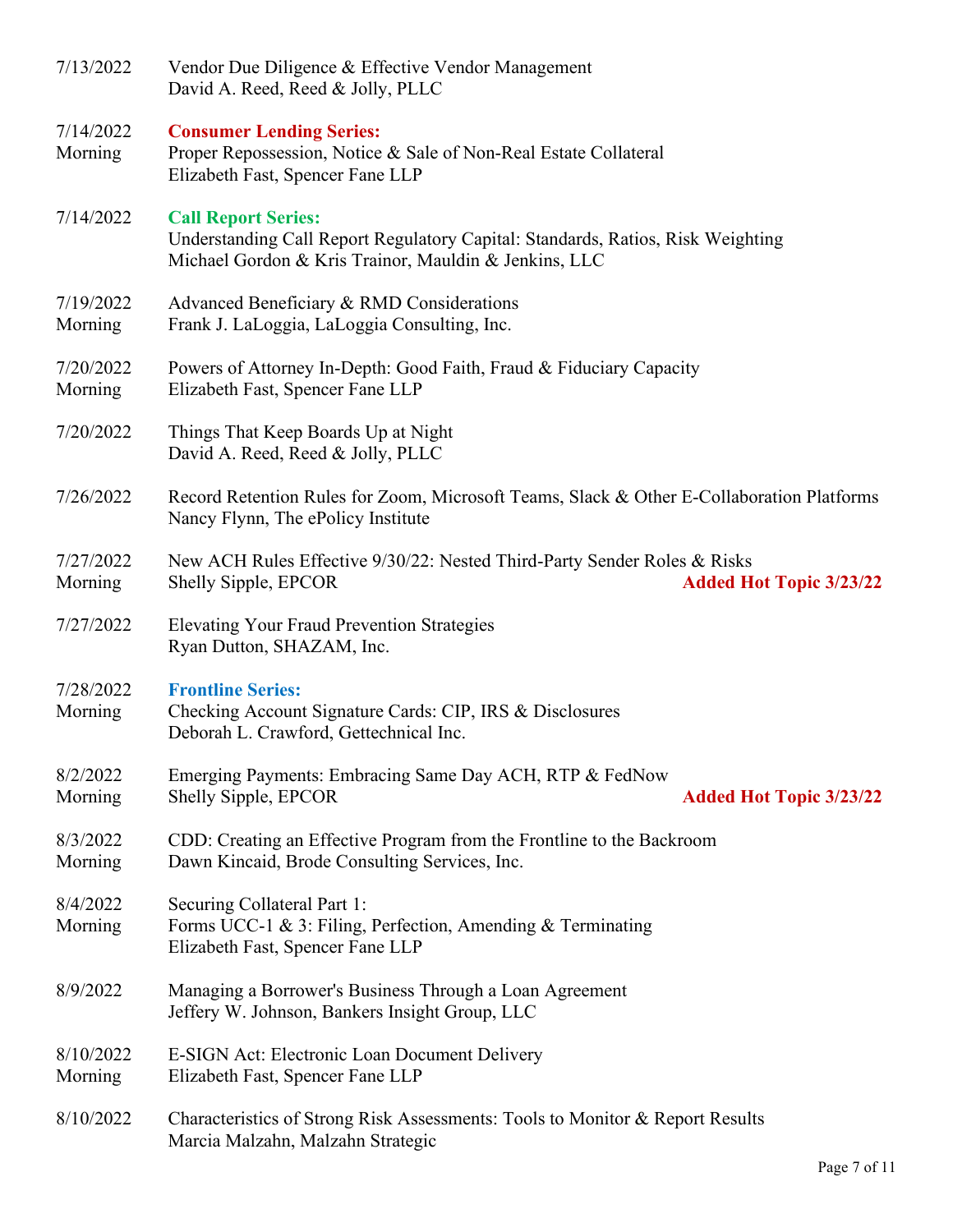| 8/11/2022<br>Morning     | CECL Implications for Planners & Procrastinators: Deadline January 1, 2023<br>Robert L. Viering, RiverPointUSA LLC                                 | <b>Added Hot Topic 4/11/22</b> |
|--------------------------|----------------------------------------------------------------------------------------------------------------------------------------------------|--------------------------------|
| 8/11/2022                | Compliance with E-SIGN, E-Statements & E-Disclosures<br>Nancy Flynn, The ePolicy Institute                                                         |                                |
| 8/16/2022<br>Morning     | Mission TRID: Overcoming Examiner-Cited Mistakes<br>Dawn Kincaid, Brode Consulting Services, Inc.                                                  |                                |
| 8/16/2022                | Transitioning Away from LIBOR: Preparation & Practicalities<br>Michael Christians, Michael Christians Consulting, LLC                              | <b>Added Hot Topic 4/11/22</b> |
| 8/17/2022                | Managing Zoom, Microsoft Teams, Slack &<br>Other Collaboration Platforms with Effective E-Policies<br>Nancy Flynn, The ePolicy Institute           |                                |
| 8/18/2022<br>60 Minutes  | WSUD vs. Stop Payment: Definitions, Differences, Compliance<br>Kimberly Ellis, UMACHA                                                              |                                |
| 8/23/2022                | Adding the "Wow Factor" to Credit Analysis<br>Jeffery W. Johnson, Bankers Insight Group, LLC                                                       |                                |
| 8/24/2022                | Maximizing Recoveries on Charged-Off Loans<br>David A. Reed, Reed & Jolly, PLLC                                                                    |                                |
| 8/25/2022<br>Morning     | <b>Frontline Series:</b><br>Reg CC Check Hold Requirements & Funds Availability<br>Deborah L. Crawford, Gettechnical Inc.                          |                                |
| 8/30/2022<br>60 Minutes  | The Way Forward to MORE Time:<br>How to Manage Your Time, Instead of It Managing You<br>Debbie Peterson, Getting to Clarity, LLC                   |                                |
| 8/31/2022                | A Cryptocurrency Primer for Banks: Guidance, Risks & Red Flags<br>Molly Stull, Brode Consulting Services, Inc.                                     | <b>Added Hot Topic 4/11/22</b> |
| 9/1/2022<br>Morning      | <b>Consumer Lending Series:</b><br>Consumer Lending Regulatory Essentials: Fair Lending, UDAAP, Privacy & More<br>Elizabeth Fast, Spencer Fane LLP |                                |
| 9/7/2022<br>Morning      | Job-Specific BSA Training for Frontline<br>Susan Costonis, Compliance Training and Consulting for Financial Institutions                           |                                |
| 9/8/2022<br>Morning      | When a Borrower Dies<br>Elizabeth Fast, Spencer Fane LLP                                                                                           |                                |
| 9/12/2022<br>Monday a.m. | Fraud Channels: Check & Debit Card<br>Elizabeth Fast, Spencer Fane LLP                                                                             | <b>Added Hot Topic 4/11/22</b> |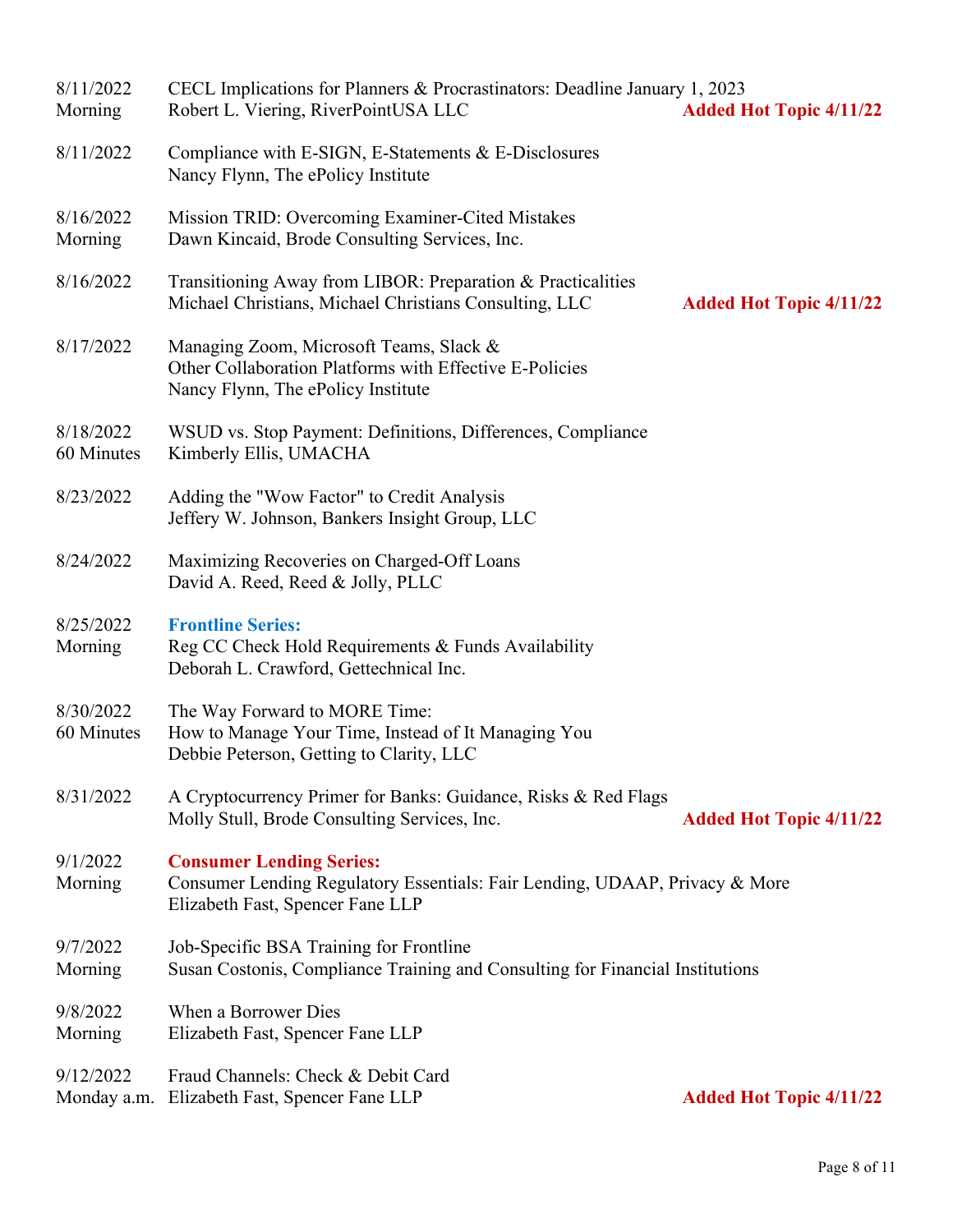| 9/13/2022<br>Morning    | Traditional & Roth IRA Part 1:<br>Eligibility, Contributions, Rollovers & Transfers<br>Frank J. LaLoggia, LaLoggia Consulting, Inc.                      |
|-------------------------|----------------------------------------------------------------------------------------------------------------------------------------------------------|
| 9/14/2022               | Top 10 IT Frauds: Risks & Protection Strategies for Financial Institutions<br>John Moeller, CLA                                                          |
| 9/15/2022               | Troubled Debt Restructuring: What Qualifies & Accounting for TDRs as Credit Improves<br>Todd A. Sprang, CLA                                              |
| 9/20/2022<br>Morning    | Securing Collateral Part 2:<br>Purchase Money Security Interests: Taking Priority Over a Perfected Creditor<br>Elizabeth Fast, Spencer Fane LLP          |
| 9/21/2022<br>Morning    | Appraisal Reviews: Do You Know What to Look For?<br>Dawn Kincaid, Brode Consulting Services, Inc.                                                        |
| 9/27/2022<br>60 Minutes | TRID: Recognizing a Changed Circumstance & Issuing a Revised Loan Estimate<br>Molly Stull, Brode Consulting Services, Inc.                               |
| 9/28/2022               | Avoiding UDAAP Claims, Errors & Penalties<br>Mary-Lou Heighes, Compliance Plus, Inc.                                                                     |
| 9/29/2022<br>Morning    | <b>Frontline Series:</b><br>Checks, Mobile Deposits, Substitute Checks: Indemnities, Endorsements & Timeframes<br>Deborah L. Crawford, Gettechnical Inc. |
| 10/4/2022<br>Morning    | Chapter 7 & 13 Consumer Bankruptcies: Special Rules, Cramdowns & Risks<br>Elizabeth Fast, Spencer Fane LLP                                               |
| 10/5/2022               | Reg E & the Electronic Fund Transfer Act<br>Mary-Lou Heighes, Compliance Plus, Inc.                                                                      |
| 10/6/2022               | Are Safe Deposit Boxes on the Way Out?<br>David McGuinn, Safe Deposit Specialists                                                                        |
| 10/11/2022              | <b>Call Report Series:</b><br>Call Report Loan Classifications<br>Michael Gordon & Kris Trainor, Mauldin & Jenkins, LLC                                  |
| 10/12/2022              | Images, Video, Audio: What's New & Next for Social Media Platforms?<br>Eric C. Cook, WSI Internet Consulting                                             |
| 10/13/2022              | Preparing for Examination Under the Mortgage Servicing Rules<br>David A. Reed, Reed & Jolly, PLLC                                                        |
| 10/18/2022<br>Morning   | Traditional & Roth IRA Part 2:<br>Distributions, Taxation, Withholding & Penalties<br>Frank J. LaLoggia, LaLoggia Consulting, Inc.                       |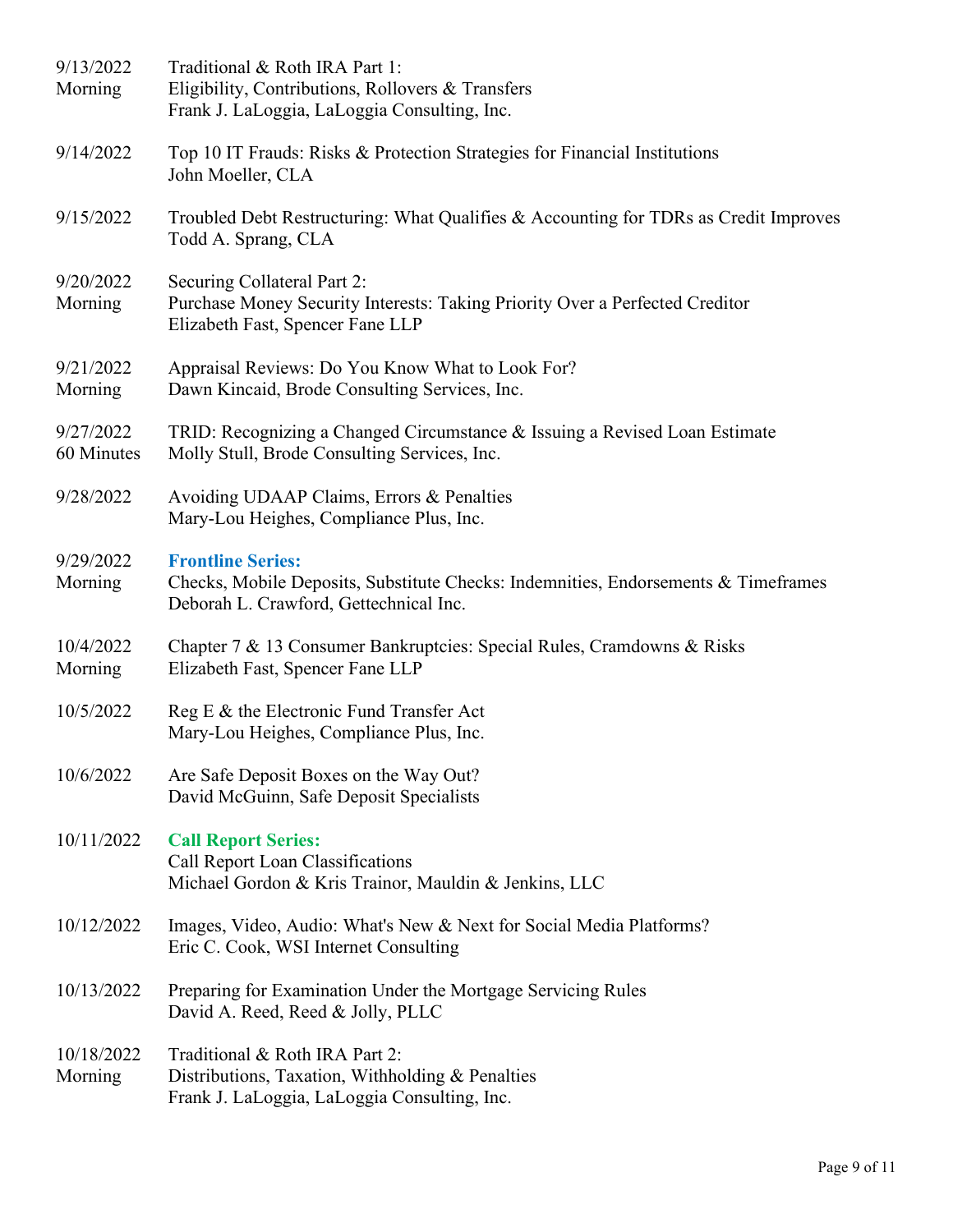| 10/19/2022            | Handling Reg E Disputes Confidently & Compliantly                                                                                   |
|-----------------------|-------------------------------------------------------------------------------------------------------------------------------------|
| 60 Min. a.m.          | Elizabeth Fast, Spencer Fane LLP                                                                                                    |
| 10/25/2022<br>Morning | Handling Court-Ordered Accounts:<br>Estates, Guardianships, Conservatorships & Bankruptcy<br>Deborah L. Crawford, Gettechnical Inc. |
| 10/26/2022            | Ability to Repay: Qualified Mortgages & TILA RESPA Disclosures<br>Mary-Lou Heighes, Compliance Plus, Inc.                           |
| 10/27/2022            | Robbery Basics & Beyond<br>Carol Dodgen, Dodgen Security Consulting                                                                 |
| 11/2/2022             | Job-Specific BSA Training for Lenders                                                                                               |
| Morning               | Susan Costonis, Compliance Training and Consulting for Financial Institutions                                                       |
| 11/3/2022             | SAR Filing Requirements: When, How & Why                                                                                            |
| Morning               | Dawn Kincaid, Brode Consulting Services, Inc.                                                                                       |
| 11/8/2022             | Form 1099 Reporting: Third-Party Vendors, Foreclosures, Debt Forgiveness & More                                                     |
| Morning               | Elizabeth Fast, Spencer Fane LLP                                                                                                    |
| 11/9/2022             | IRS Reporting, B Notices, Fines & Penalty Letters                                                                                   |
| Morning               | Deborah L. Crawford, Gettechnical Inc.                                                                                              |
| 11/9/2022             | Financial Exploitation & Elder Fraud<br>Barry Thompson, Thompson Consulting Group, LLC                                              |
| 11/10/2022            | Preparing for FedNow: Technology, Products, Services & More                                                                         |
| 60 Minutes            | Kevin Olsen, VSoft Corporation                                                                                                      |
| 11/15/2022            | Mortgage Lending Compliance Overview<br>Mary-Lou Heighes, Compliance Plus, Inc.                                                     |
| 11/16/2022            | Social Media: Paid, Owned, Earned<br>Patrick W. Dix, SHAZAM, Inc.                                                                   |
| 11/17/2022            | BSA Essentials for the Board & Senior Management                                                                                    |
| Morning               | Dawn Kincaid, Brode Consulting Services, Inc.                                                                                       |
| 11/29/2022            | Best Practices for Performing Quality-Control Loan Reviews<br>Jeffery W. Johnson, Bankers Insight Group, LLC                        |
| 12/1/2022             | Board Secretary Procedural & Compliance Responsibilities                                                                            |
| Morning               | Dawn Kincaid, Brode Consulting Services, Inc.                                                                                       |
| 12/6/2022             | Reg E Requirements for Debit Card Error Resolution<br>Michele L. Barlow, Macha/PAR                                                  |
| 12/7/2022             | When a Depositor Dies                                                                                                               |
| Morning               | Elizabeth Fast, Spencer Fane LLP                                                                                                    |